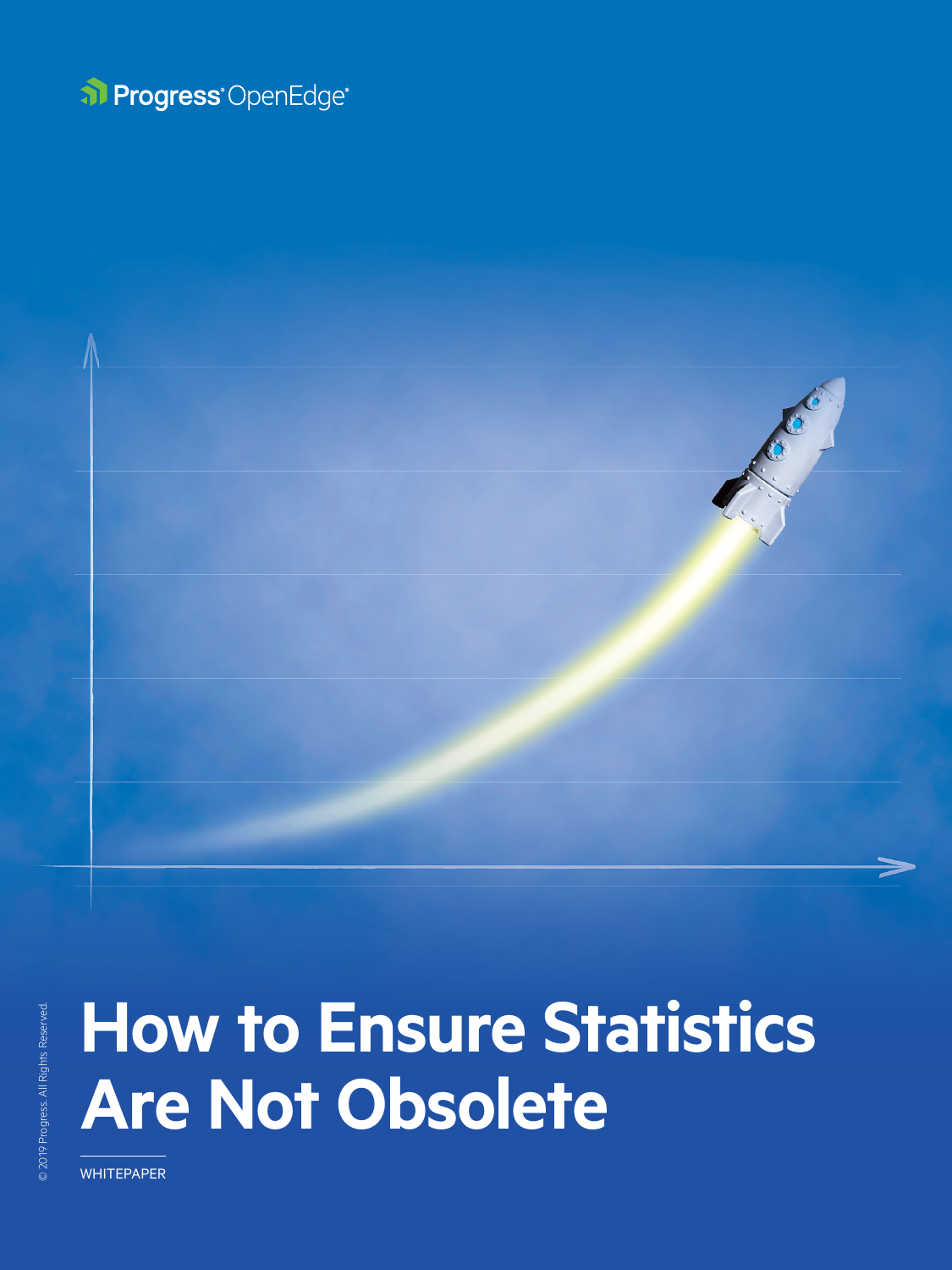## Introduction

This whitepaper provides an overview of how Autonomous Update Statistics (AUS) enables businesses to ensure that the statistics for applications using Progress® OpenEdge® SQL engine are up to date. AUS maintains current statistics used by the OpenEdge SQL cost-based optimizer to determine the most efficient query execution plan.

## Are My Statistics Obsolete?

It is a known fact that statistics play a vital role in identifying the most efficient way to execute a SQL statement after considering many factors related to the tables referenced and the conditions specified in the query.

So, it's not atypical when you are working with SQL to encounter these questions:

- Is there a way to identify if the statistics are stale?
- Is there a way to identify if the data in a table has changed by  $X\$

This is an important step in processing any SQL statement, as it can greatly affect the query execution time. A suboptimal plan can be responsible for excessive I/O, inflated CPU, memory pressure, decreased throughput and reduced overall concurrency.

Autonomous Update Statistics (AUS), a new OpenEdge SQL feature in the 12.0 release, resolves this problem for users. Let's see how AUS keeps the statistics up to date to provide the best query execution plan.

## Introducing AUS

AUS updates statistics automatically and keeps them current so that queries always perform at their best, thereby significantly reducing a DBA's maintenance work and minimizing performance problems upfront. When enabled, AUS starts an AUS server and an AUS client to execute the AUS-specific services. The AUS server performs the update statistics and the client identifies the tables with obsolete statistics.





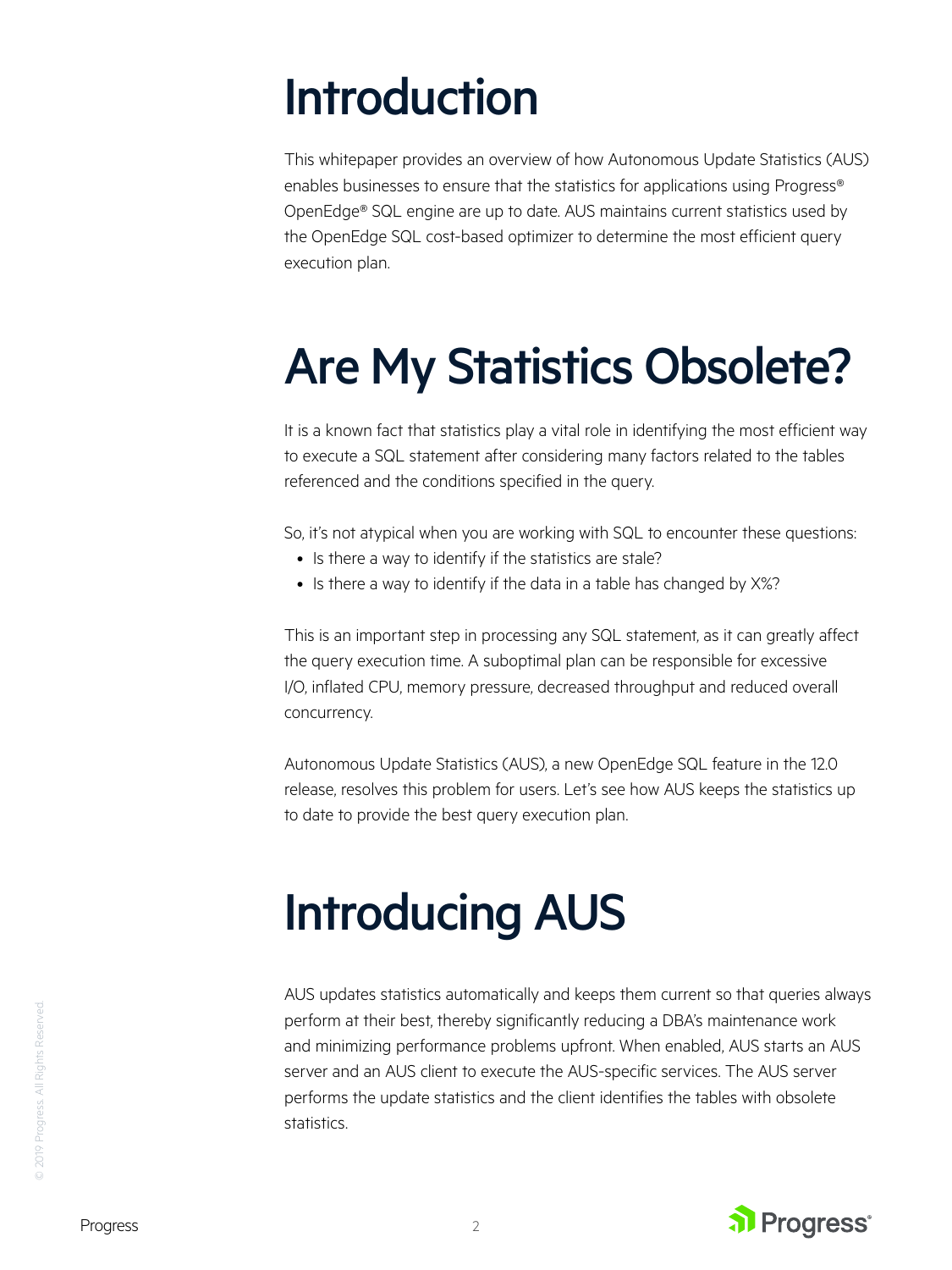### AUS enables you to:

- Improve query performance by automatically updating SQL statistics
- Configure a Maintenance Window, during which statistics can be gathered
- Manage and monitor automatic statistics generation
- Specify the number of parallel tasks that can be spawned to update the statistics in parallel

## How Can I Enable AUS?

### **Online**

Enabling AUS is an online operation. You can enable AUS at any time after starting the database in any one of the following ways:

**1.** Using the AUS configuration command

```
Autoupdate statistics on;
```
**2.** Updating the VST pub."\_dbparams"

Update pub." dbparams" set " DbParams-Value"='On' where "\_DbParams-Name"='-SQLAutoStats';

**3.** Using the Promon utility

R&D -> Administrative Options -> Server Options -> Autonomous Update statistics

When you enable AUS, it allocates a default maintenance window and starts a dedicated server named AUSSRV, which performs the update statistics during the maintenance window. The default maintenance window configuration can be viewed using the enhanced **SHOW** command.

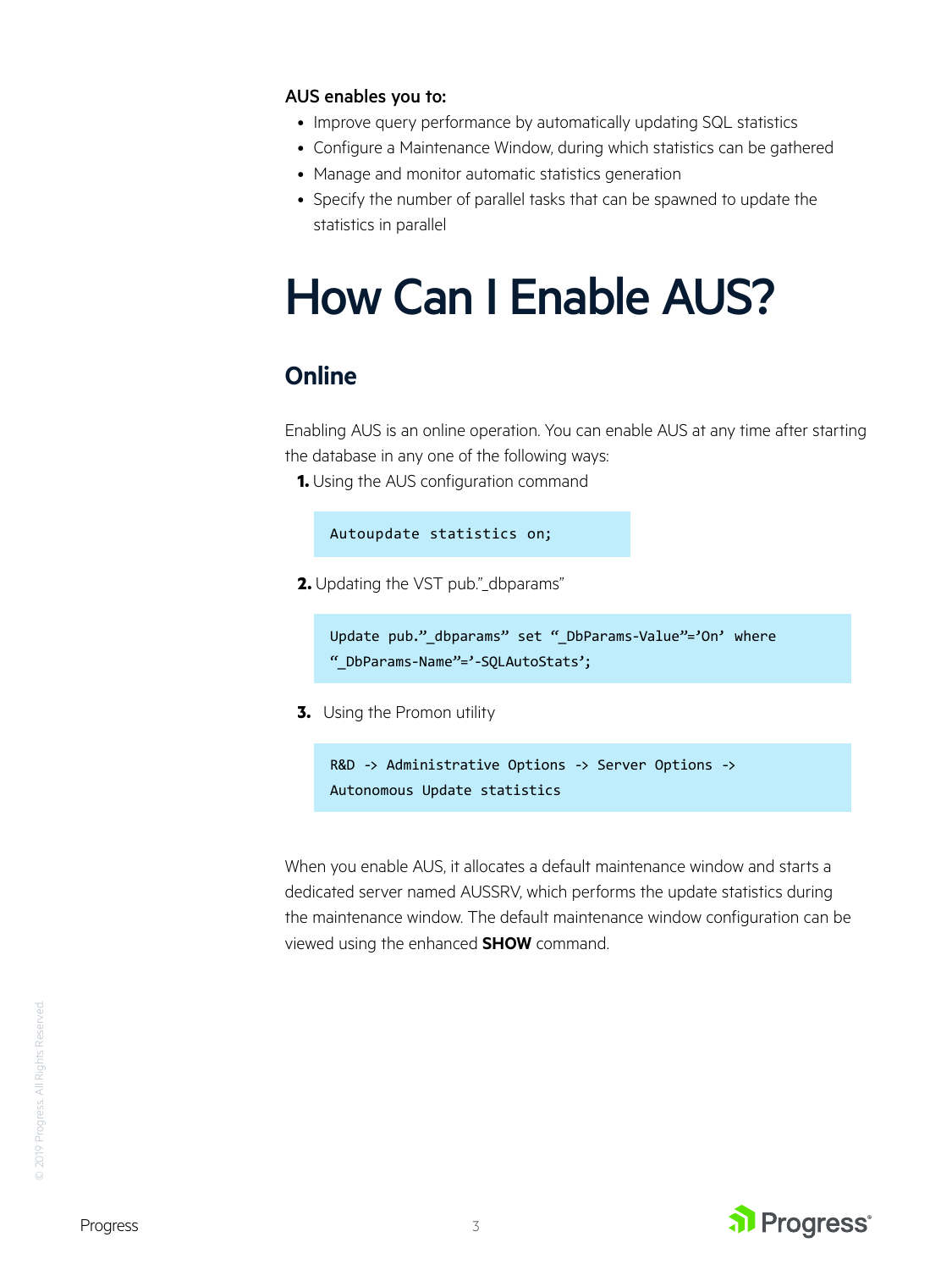| SHOW AUTOUPDATE STATISTICS ALL; |                    |  |  |  |  |  |
|---------------------------------|--------------------|--|--|--|--|--|
| AUS Property                    | Value              |  |  |  |  |  |
|                                 |                    |  |  |  |  |  |
| AUS Status / AUS Log            | Enabled / Disabled |  |  |  |  |  |
| Start Date                      | XX-XX-XXXX         |  |  |  |  |  |
| Start Time                      | XX:XX:XX           |  |  |  |  |  |
| Periodicity                     | Week               |  |  |  |  |  |
| Tnterval                        | 3                  |  |  |  |  |  |
| Duration                        | 5 Hours            |  |  |  |  |  |
| Change Threshold                | 20 %               |  |  |  |  |  |
| Confidence Threshold            | 20 %               |  |  |  |  |  |
| Parallel Tasks                  | 3                  |  |  |  |  |  |
|                                 |                    |  |  |  |  |  |

Default values for start date = Following Sunday start time = 00:00:00

However, DBAs can configure a maintenance window based on their preferences when the database load is minimal. To configure the maintenance window, the following SQL command can be used:

```
AUTOUPDATE STATISTICS ON 
MAINTENANCE WINDOW EVERY (DAY | WEEK | MONTH) [INTERVAL <N>]
FOR <N> HOUR STARTS AT <TIME> [FROM NOW | <DATE>] 
[CHANGE THRESHOLD <change perc>]
[CONFIDENCE THREHSOLD <conf_perc>]
[PARALLEL TASKS <N>];
```
Where…

- Every **Day** Interval 3: Indicates once every three days
- Every **Week** Interval 2: Indicates twice in a week
- Every **Month** Interval 1: Indicates once in a month
- **Change Threshold:** Indicates the percentage difference between the predicted rows and the number of rows returned to the query
- **Confidence Threshold:** Indicates the percentage difference between the number of times a table is accessed and the number of times the table exceeds the configured change threshold
- **Parallel Tasks:** Indicates the number of parallel tasks spawned by the AUS server, wherein each task updates statistics for one table

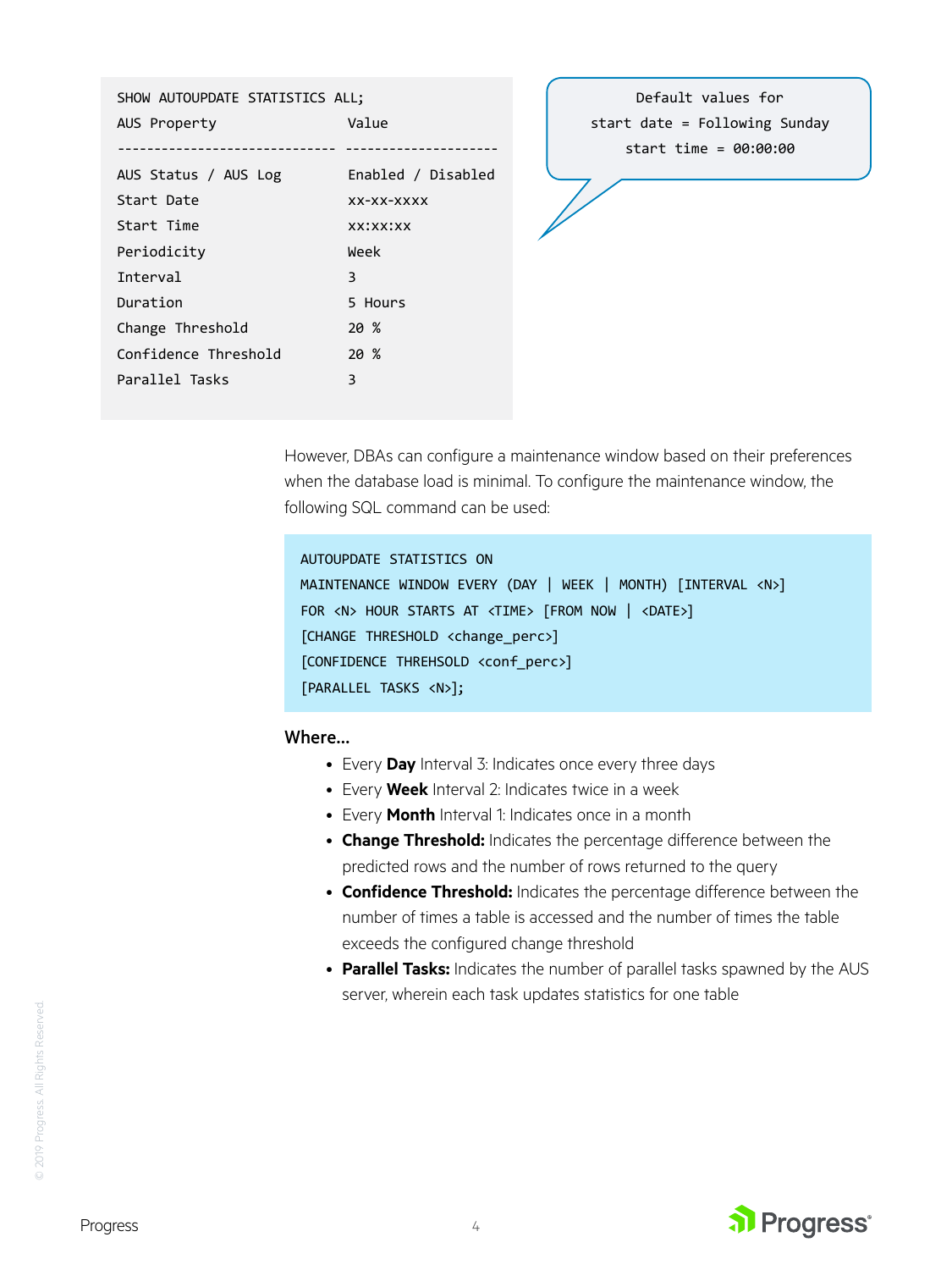#### Example:

AUTOUPDATE STATISTICS ON MAINTENANCE WINDOW EVERY DAY INTERVAL 15 FOR 5 HOUR STARTS AT "10:00" FROM "01-01-2019";

#### Impact of the command:

The **AUS Client** collects datapoints for all the Select queries once the above command is executed and continues throughout the lifetime of the database or until AUS is disabled.

The **AUS Server** is active and updates the stats during the maintenance window, i.e.,

01-01-2019 10:00 AM to 01-01-2019 03:00 PM

15-01-2019 10:00 AM to 15-01-2019 03:00 PM

30-01-2019 10:00 AM to 30-01-2019 03:00 PM and so on.

### **Startup Parameter**

You can also enable AUS using the database startup parameter "**-SQLAutoStats ON**".

#### Example:

proserve testdb -S 6789 -SQLAutoStats On -Mn 4 -Ma 3

#### Impact of the Command:

Database **testdb** is started with

- **SQLAutoStats On** indicates AUS services on.
- Mn 4 Maximum number of servers that can be spawned by broker is 4(Mn). Apart from these four servers, one additional server named AUSSRV is reserved for AUS. The broker spawns AUSSRV to perform the AUS services when the service is enabled.
- Ma 3 For each of the SQL servers, the maximum number of allowed user connections is three. Out of these three connections, one user connection will be consumed by AUS to perform AUS services.

Summary: Total number of user connections after excluding AUS connections will be Mn  $*$  Ma = 4  $*$  2 = 8. The Mn parameter should be >= 2 when AUS is enabled.

Note: The above Mn Ma parameters are just examples. DBAs can configure these parameters based on their database requirements.



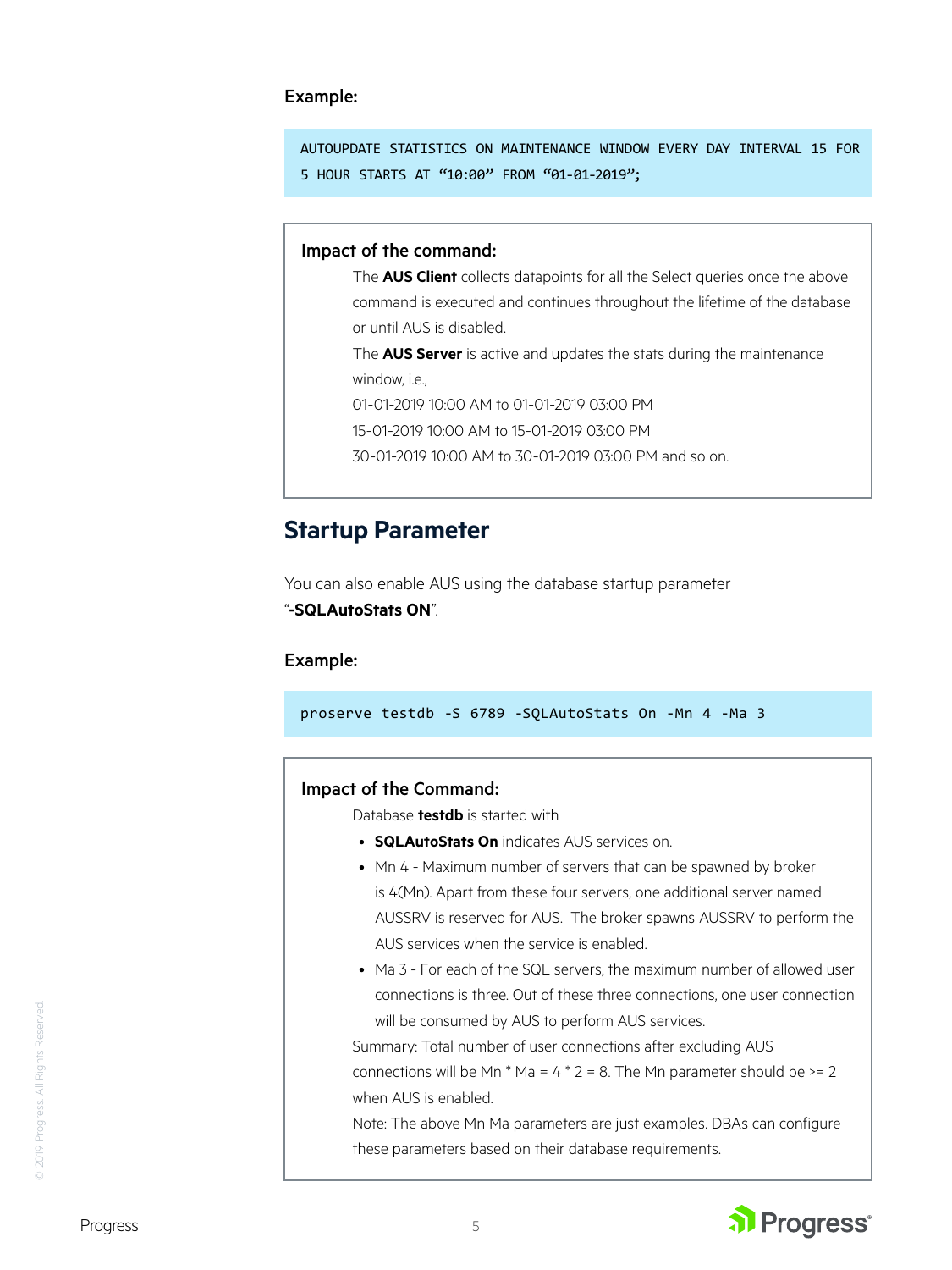## AUS Logging

AUS Logging can be enabled using the following SQL command

### Example:

#### AUTOUPDATE STATISTICS LOG ON;

Enabling AUS Log results in one server log for the AUS server and another AUS client log for each of the SQL servers. If the user specifies -Mn parameter as 3, one AUS client log will be created for each of the SQL servers respectively.

### How Does AUS Work?

### **The AUS Client**

When you enable AUS, an AUS client becomes active on each of the servers. The client tracks all the Select queries executed by the server and identifies the state of statistics based on the predicted rows to the number of rows returned to a query. If there are Inserts/Updates/Deletes on table X that makes the existing statistics obsolete, the AUS client identifies the table only after a Select is performed on the corresponding table (X). The client tracks all Select queries executed by SQL connections.

### **The AUS Server**

When you enable AUS, the broker spawns an AUS server (AUSSRV). The server waits for the maintenance window to begin and updates the statistics of all tables with stale statistics. The server remains active throughout the duration of the maintenance window and becomes idle after the configured duration is completed. The server resumes the services when the subsequent maintenance window begins and so on. The AUS server updates statistics for all the tables in the database during the first maintenance window.

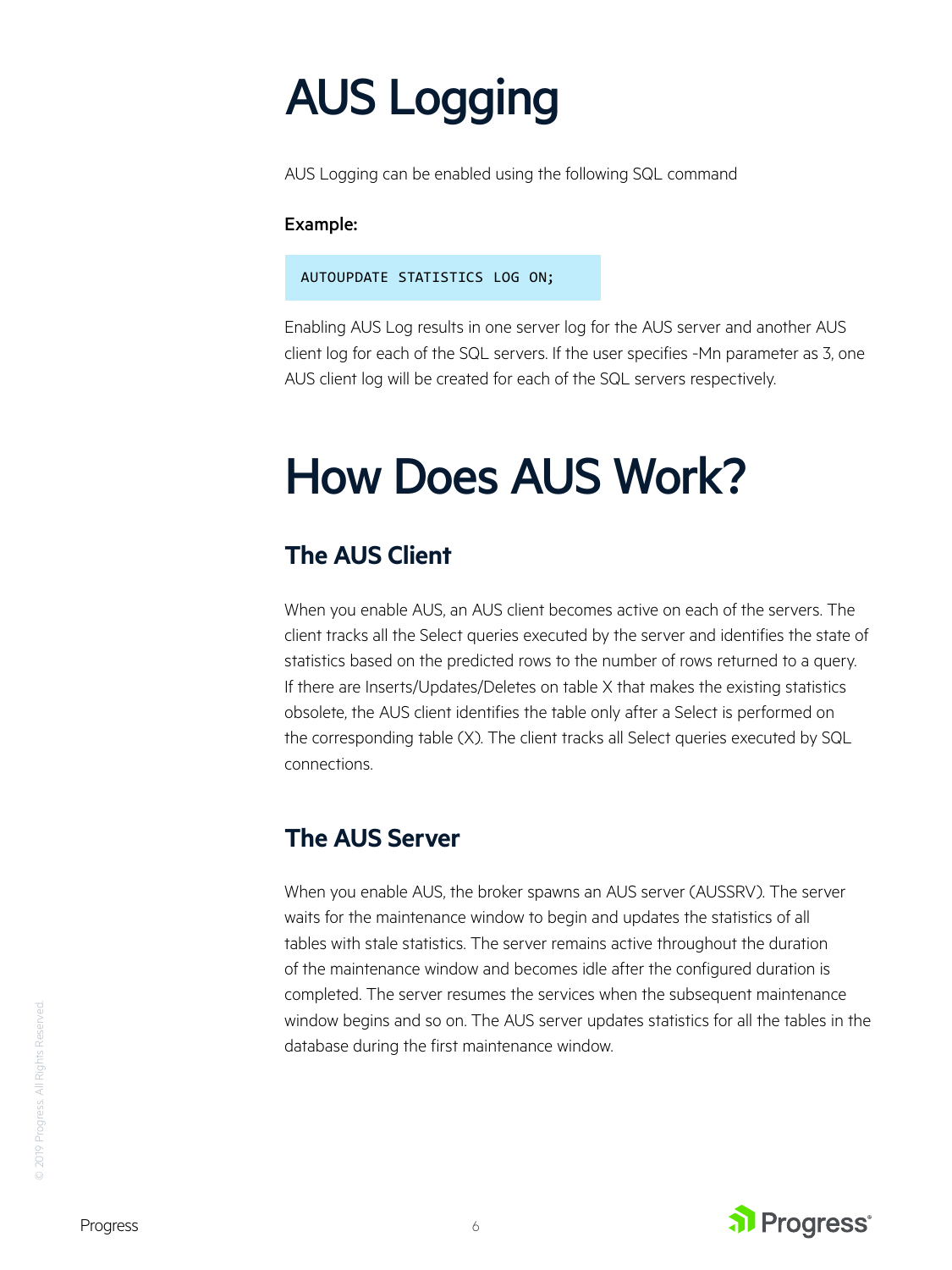### **A Glance at the Feature**

**1.** Enable the feature using the proserve command.

linuxx86\_64:120\$ proserve testdb -S 2111 -SQLAutoStats On

**2.** For example, if the feature is enabled on February 14 2019, which is a Thursday, the default maintenance window provided by AUS is available on the following Sunday.

| SQLExplorer > SHOW AUTOUPDATE STATISTICS ALL; |                    |
|-----------------------------------------------|--------------------|
| AUS Property                                  | Value              |
|                                               |                    |
| AUS Status / AUS Log                          | Enabled / Disabled |
| Start Date                                    | 2-17-2019          |
| Start Time                                    | 00:00:00           |
| Periodicity                                   | Week               |
| <b>Tnterval</b>                               | 3                  |
| Duration                                      | 5 Hours            |
| Change Threshold                              | $20\%$             |
| Confidence Threshold                          | $20\%$             |
| Parallel Tasks                                | 3                  |

**Note:** First Maintenance window is 2-17-2019 00:00:00 to 2-17-2019 05:00:00 Second Maintenance window is 3-10-2019 00:00:00 to 3-10-2019 05:00:00, …

**3.** The AUS client starts tracking all the Select queries executed by the users and keeps a list of the tables that require an update during the maintenance window. The AUS server remains idle until the maintenance window begins. Based on the database load, a DBA can customize the maintenance window configuration.

SQLExplorer>AUTOUPDATE STATISTICS ON MAINTENANCE WINDOW EVERY DAY INTERVAL 15 FOR 5 HOURS STARTS AT "02:03" FROM "02-14-2019";



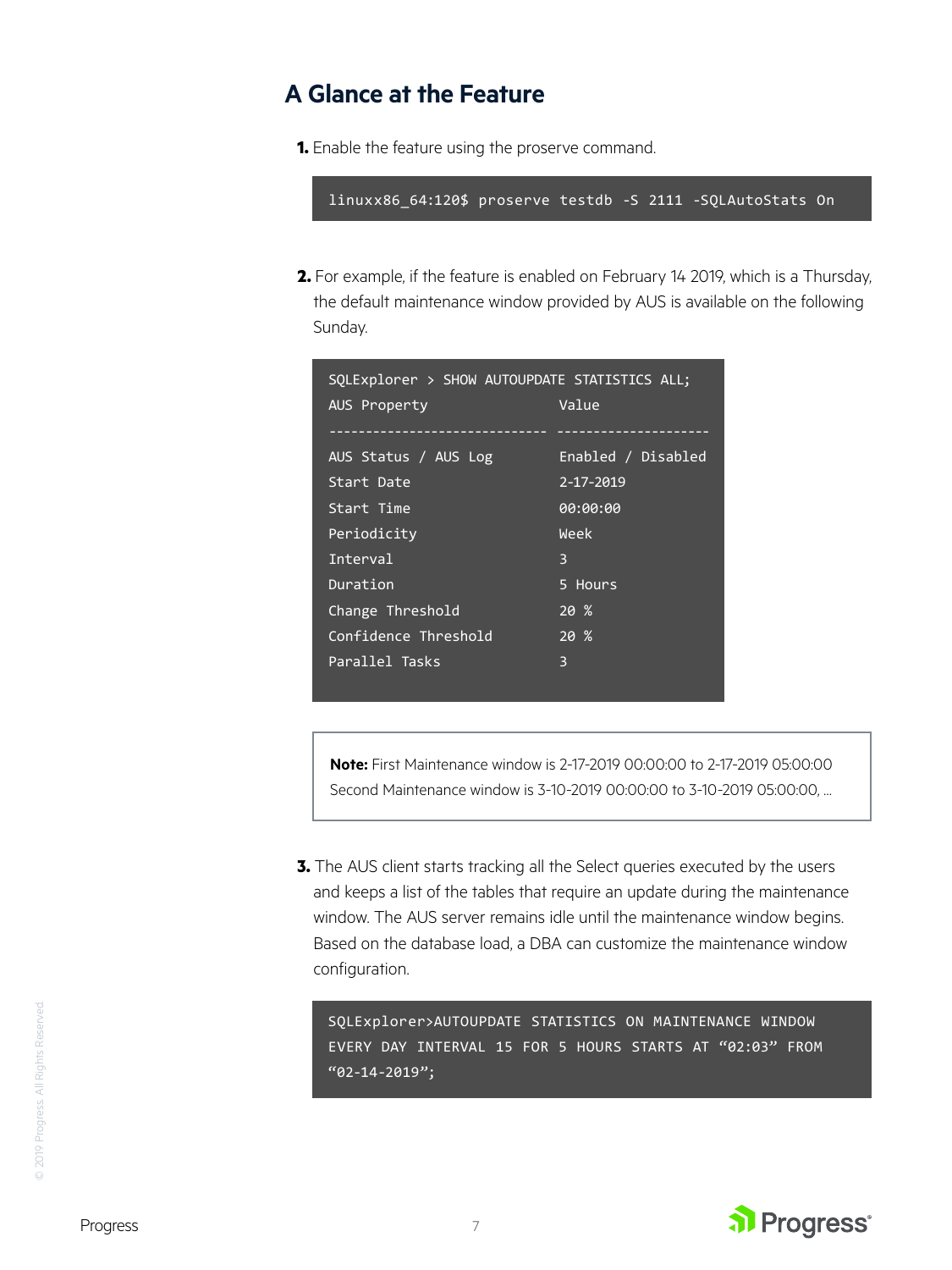**4.** You can view the tables with updated statistics during the maintenance window from the table sysprogress.systblstat. The value for column "val\_ts" contains the latest time stamp matching the latest maintenance window.

|                |                 | SQLExplorer>Select * from Sysprogress.Systblstat where VAL TS is not Null order by 5 desc; |                       |                         |             |          |
|----------------|-----------------|--------------------------------------------------------------------------------------------|-----------------------|-------------------------|-------------|----------|
| <b>TBLID</b>   | <b>PROPERTY</b> | <b>ATTRIBUTE</b>                                                                           | VALUE VAL TS          |                         | PARTITIONID |          |
|                |                 |                                                                                            |                       |                         |             |          |
| 10             | $\overline{2}$  |                                                                                            |                       | 2019-02-14 02:05:21.163 |             | $\theta$ |
| 9              | <sup>2</sup>    |                                                                                            |                       | 2019-02-14 02:05:16.725 |             | 0        |
| 6              | $\overline{2}$  |                                                                                            | 2019-02-14 02:05:16.1 |                         |             | $\theta$ |
| $\overline{7}$ | $\overline{2}$  |                                                                                            |                       | 2019-02-14 02:05:16.034 |             | Ø        |
| 8              | $\overline{2}$  |                                                                                            |                       | 2019-02-14 02:05:11.507 |             | 0        |
| 5 <sup>1</sup> | $\overline{2}$  |                                                                                            |                       | 2019-02-14 02:05:10.846 |             | Ø        |
| $\overline{4}$ | $\overline{2}$  |                                                                                            |                       | 2019-02-14 02:05:10.84  |             | Ø        |
| $\mathbf{1}$   | $\overline{2}$  |                                                                                            |                       | 2019-02-14 02:05:06.273 |             | Ø        |
| $\overline{3}$ | $\overline{2}$  |                                                                                            |                       | 2019-02-14 02:05:05.599 |             | Ø        |
| $\overline{2}$ | 2               |                                                                                            |                       | 2019-02-14 02:05:00.745 |             | Ø        |

To summarize, you can enable AUS using either the SQL command or the startup parameter. An AUS server and an AUS client are then spawned to perform AUS services. The AUS client tracks the SQL Select queries and identifies the tables with obsolete statistics. The AUS server updates statistics for tables that the AUS client has identified during the maintenance window.

To configure the maintenance window, DBAs can use the following:

AUTOUPDATE STATISTICS ON MAINTENANCE WINDOW **EVERY DAY INTERVAL 15 FOR 5 HOUR STARTS AT "10:00" FROM "02-12-2019";**

and **SHOW** command to view the configured maintenance window. Users can query the systblstat to get a list of tables with statistics updated during the maintenance window.